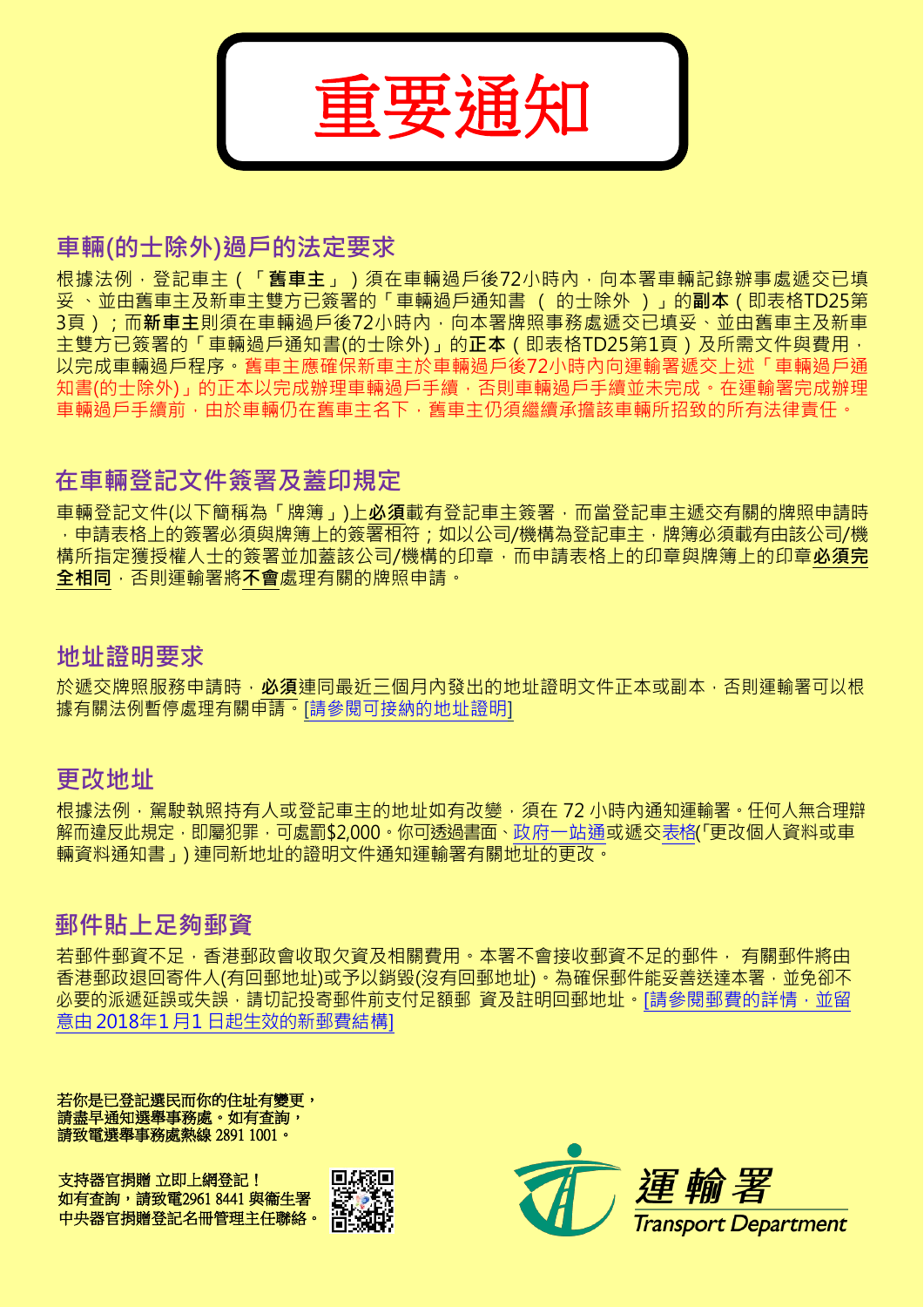

# **已在本港登記車輛改配登記號碼申請書 APPLICATION FOR ASSIGNING A REGISTRATION MARK TO A VEHICLE ALREADY REGISTERED IN HONG KONG**

|                                    |                                                         | 請閱讀附頁的各項須知,並以正楷填寫各項資料。<br>Please read the notes overleaf and complete all items in BLOCK LETTERS.                                                                                                      |                               |               |                                                            | 車輛登記(車牌)號碼<br>Vehicle Registration Mark                                                                                                                                                                                                                                                                                                                                                                      |                       |                      |
|------------------------------------|---------------------------------------------------------|--------------------------------------------------------------------------------------------------------------------------------------------------------------------------------------------------------|-------------------------------|---------------|------------------------------------------------------------|--------------------------------------------------------------------------------------------------------------------------------------------------------------------------------------------------------------------------------------------------------------------------------------------------------------------------------------------------------------------------------------------------------------|-----------------------|----------------------|
|                                    |                                                         | (本欄不必填寫 FOR OFFICIAL USE ONLY )                                                                                                                                                                        |                               | O<br>P        |                                                            |                                                                                                                                                                                                                                                                                                                                                                                                              |                       |                      |
|                                    |                                                         |                                                                                                                                                                                                        |                               |               | Receiving Officer Signature                                |                                                                                                                                                                                                                                                                                                                                                                                                              | Checker's Signature   |                      |
|                                    |                                                         |                                                                                                                                                                                                        |                               |               |                                                            | 登記車主現時的資料 PRESENT PARTICULARS OF REGISTERED OWNER                                                                                                                                                                                                                                                                                                                                                            |                       |                      |
| 姓名<br>* 先生<br>夫人<br>小姐<br>女士<br>公司 | <b>NAME</b><br>Mr.<br>Mrs.<br><b>Miss</b><br>Ms.<br>Co. | 1<br>$\mathfrak{2}$<br>3<br>$\overline{4}$<br>5                                                                                                                                                        |                               |               | 英文姓名(姓氏先行,名字随後 In English—Surname first, then Other Names) |                                                                                                                                                                                                                                                                                                                                                                                                              |                       |                      |
|                                    |                                                         | *身分證明文件號碼/公司註冊證號碼/公司編號                                                                                                                                                                                 |                               |               |                                                            |                                                                                                                                                                                                                                                                                                                                                                                                              | 中文姓名 In Chinese       |                      |
|                                    |                                                         | *Identity Document No./Certificate of Incorporation No./Company Registration No.<br>因此,申請人必須在本申請書填寫其最新的住址/公司地址。」<br>his/her/its updated residential address/company address in this application form.) |                               |               |                                                            | 「注意:本署是以駕駛執照持有人/登記車主的住址/公司地址(如以公司登記為車主)為他/她於本署的登記地址,並以該地址與他/她聯絡和郵寄函件。<br>(Note : The residential address/company address (if using company as registered vehicle owner) of a driving licence holder/registered vehicle owner is his/her/its<br>registered address in this Department, and will be used for the purposes of contact with him/her and mailing correspondence. Thus, the applicant must fill in |                       |                      |
|                                    |                                                         | 住址/公司地址 RESIDENTIAL/COMPANY ADDRESS                                                                                                                                                                    |                               |               |                                                            |                                                                                                                                                                                                                                                                                                                                                                                                              |                       |                      |
| 室 Flat/Room                        |                                                         | 樓 Floor                                                                                                                                                                                                | 如以中文書寫地址,必須清楚<br>寫明樓層,以免郵遞失誤。 | 座 Block/Tower |                                                            |                                                                                                                                                                                                                                                                                                                                                                                                              |                       |                      |
|                                    |                                                         | 大廈/屋苑名稱 Name of Building/Estate                                                                                                                                                                        |                               |               |                                                            |                                                                                                                                                                                                                                                                                                                                                                                                              |                       |                      |
|                                    |                                                         | 門牌號數及街道 (或鄉村) 名稱 Number and Name of Street (or Village)                                                                                                                                                |                               |               |                                                            | † □ 香港 Hong Kong                                                                                                                                                                                                                                                                                                                                                                                             | □ 九龍 Kowloon          | □ 新界 New Territories |
| 地區 District                        |                                                         |                                                                                                                                                                                                        |                               |               |                                                            |                                                                                                                                                                                                                                                                                                                                                                                                              |                       |                      |
|                                    |                                                         | 通訊地址 CORRESPONDENCE ADDRESS<br>contact and mailing, please fill in below your correspondence address.)                                                                                                 |                               |               |                                                            | 「注意:如你以上所填報的住址/公司地址(如以公司登記為車主)並不能用作聯絡和郵遞用途,請在以下填寫你的通訊地址。」<br>(Note : If you cannot use the above residential/company address (if using company as registered vehicle owner) for the purposes of                                                                                                                                                                                                              |                       |                      |
| 室 Flat/Room                        |                                                         | 樓 Floor                                                                                                                                                                                                | 如以中文書寫地址,必須清楚<br>寫明樓層,以免郵遞失誤  | 座 Block/Tower |                                                            |                                                                                                                                                                                                                                                                                                                                                                                                              |                       |                      |
|                                    |                                                         | 大廈/屋苑名稱 Name of Building/Estate                                                                                                                                                                        |                               |               |                                                            |                                                                                                                                                                                                                                                                                                                                                                                                              |                       |                      |
|                                    |                                                         |                                                                                                                                                                                                        |                               |               |                                                            |                                                                                                                                                                                                                                                                                                                                                                                                              |                       |                      |
| 地區 District                        |                                                         |                                                                                                                                                                                                        |                               |               |                                                            |                                                                                                                                                                                                                                                                                                                                                                                                              |                       |                      |
|                                    |                                                         | † □ 香港 Hong Kong □ 九龍 Kowloon □ 新界 New Territories                                                                                                                                                     |                               |               |                                                            |                                                                                                                                                                                                                                                                                                                                                                                                              |                       |                      |
|                                    |                                                         | 日間聯絡電話 DAY TIME CONTACT TEL. NO.: __                                                                                                                                                                   |                               |               |                                                            |                                                                                                                                                                                                                                                                                                                                                                                                              |                       |                      |
|                                    |                                                         |                                                                                                                                                                                                        |                               |               | 車輛登記細節 PARTICULARS OF VEHICLE                              |                                                                                                                                                                                                                                                                                                                                                                                                              |                       |                      |
| 類別                                 | CLASS:                                                  |                                                                                                                                                                                                        |                               |               |                                                            |                                                                                                                                                                                                                                                                                                                                                                                                              |                       |                      |
| 廠名                                 | MAKE:                                                   |                                                                                                                                                                                                        |                               |               |                                                            |                                                                                                                                                                                                                                                                                                                                                                                                              |                       |                      |
|                                    | 底盤號碼/車輛識別號碼<br>CHASSIS NO./V.I. No.:                    |                                                                                                                                                                                                        |                               |               |                                                            |                                                                                                                                                                                                                                                                                                                                                                                                              |                       |                      |
|                                    |                                                         | * 請將不適用的刪去 Delete whichever is inapplicable                                                                                                                                                            |                               |               | †請在適當的方格內加上√號 Please tick the appropriate box              |                                                                                                                                                                                                                                                                                                                                                                                                              |                       |                      |
|                                    | TD 148 (Rev. 09/2019) 第一頁 Page 1                        |                                                                                                                                                                                                        |                               |               | 顧客服務熱線 Customer Service Hotline: 2804 2600                 |                                                                                                                                                                                                                                                                                                                                                                                                              | 請翻後頁 Please turn over |                      |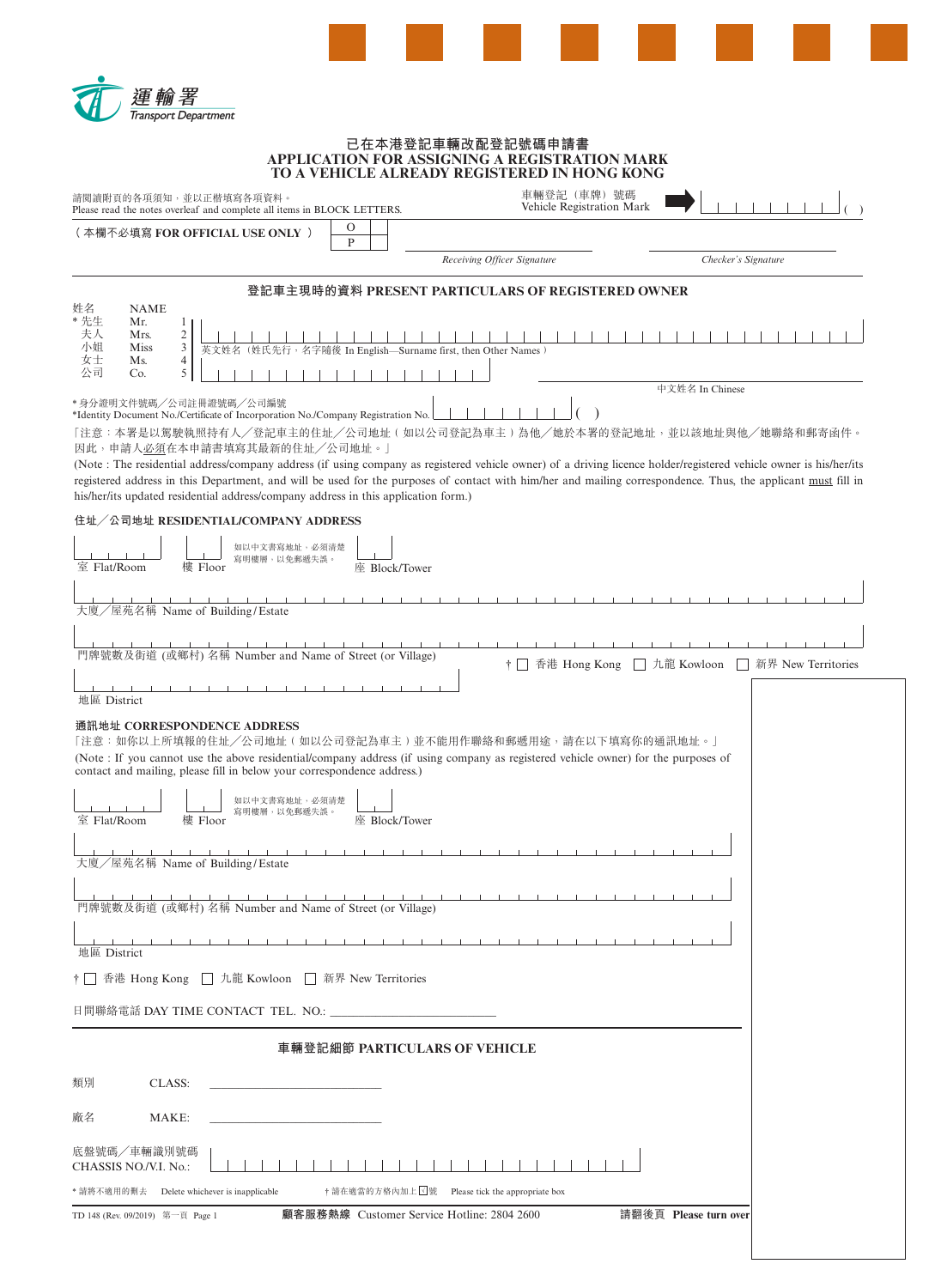# **申請細節 DETAILS OF APPLICATION**

(由登記車主或其書面授權人填寫。如屬公司,則應由該公司所指定及授權的人士簽署,並寫下該人士的全名。) (To be completed by the registered owner or his representative authorized by him in writing. In the case of a company, this should be signed by a person nominated and authorized by the company. He should also put down his name in full under his signature.)

† □(甲) 現申請將現行編配的車輛登記號碼交回予運輸署及將前述車輛重行登記, 新登記號碼為

- (若現行編配的車輛登記號碼為自訂登記號碼,請附上該自訂登記號碼分配證明書正本) (A) I hereby apply to have the present assigned vehicle registration mark surrendered to the Transport Department and the aforesaid vehicle re-registered under the new registration mark
	- (please attach the original Certificate of Allocation of Personalized Registration Mark if the present assigned vehicle registration mark is a personalized registration mark)
		- □(一)本人所保留者(請附上保留車輛登記號碼證明書)。
		- (1) I have retained (please attach certificate of retention of registration mark).
		- □(二)本人從拍賣中所投得者(請附上該登記號碼的拍賣款項收據及發售備忘錄)。
		- (2) I have obtained by auction (please attach receipt for payment of the auction price of the registration mark and memorandum of sale).
		- □(三)本人以特別費用獲分配者(請附上分配通知信)。
			- (3) I have been allocated at a special fee (please attach the notification letter of allocation).
- (乙) 現申請在今天該車輛過戶前,取消該車輛的登記號碼,並將其特殊登記號碼交回運輸署。
- (B) I hereby apply for the above vehicle's registration mark to be cancelled and its special registration mark surrendered to the Transport Department prior to transfer of vehicle ownership to-day.
- □(丙) 現申請將現行編配的自訂登記號碼交回予運輸署及將前述車輛重行以新的登記號碼登記(請附上該自訂登記號碼分配證明書正本)。
	- (C) I hereby apply to have the present assigned personalized registration mark surrendered to the Transport Department and the aforesaid vehicle re-registered under a new registration mark (please attach the original Certificate of Allocation of Personalized Registration Mark).

† 請在適當的方格內加 <sup>√</sup> 號 Please tick the appropriate box(es)

# **聲明 DECLARATION**

現聲明,據本人所知,以上所填報的一切資料均屬詳盡確實。本人明白如故意在本申請書填報失實資料,根據《道路交通條例》(第 374 章) 第 111 條第 (3) 款<br>的規定,本人可被判罰款 \$5,000 及監禁 6 個月。此外,現聲明本人已細閲本申請表格的內容及明白有關「注意事項」。 的規定,本人可被判罰款 \$5,000 及監禁 6 個月。此外,現聲明本人已細閱本申請表格的內容及明白有關「注意事項」。

I declare that to the best of my knowledge and belief, the information given above is true and complete. I understand that, if I knowingly make any statement or provide any information in this application form which is false in any material particular, I shall render myself liable under Section 111(3) of the Road Traffic Ordinance (Cap. 374) to a fine of \$5,000 and imprisonment for 6 months. I hereby declare that I have read through the content of this application form and understand the " NOTES FOR ATTENTION".

> 申請人簽署 日期 *Signature of Applicant .............*

此簽署須與車輛登記文件的簽署相符;如屬公司╱機構申請人,請加蓋公司╱機構印章。 The signature should conform with that on the Vehicle Registration Document; for company/organization applicant, please also stamp company's/organization's chop.

# **注意事項 NOTES FOR ATTENTION**

- (1) 如任何駕駛執照持有人╱登記車主曾向運輸署提供其**姓名、地址或身分證明文件有所改變**,他╱她須在改變出現後 72 小時內以書面或遞交已填妥的運 輸署表格 TD559 ,將有關改變通知運輸署署長,並須提交有關改變的證明。任何人無合理辯解而違反此規定,即屬犯罪,可處罰款 \$2,000 。如屬姓 名的改變或身分證明文件的改變,駕駛執照持有人/登記車主亦須將現有的駕駛執照正本 (如持有)、駕駛教師執照正本 (如持有)、車輛登記文件正 本 (如持有) 及自訂登記號碼分配證明書 (如持有) 送交運輸署署長, 以作修改;
- (2) 運輸署署長在處理牌照申請時,可要求申請人出示其**現時地址的證明**,以及可在申請人出示該等證明之前,**暫停處理該申請**。因此,請申請人帶同現 時地址的證明,並在牌照事務處人員要求下,出示該地址證明;
- (3) 所有在本署以你的身分證明文件號碼/公司註冊證號碼/公司編號登記的車輛牌照或駕駛執照的記錄,會根據你在本申請書內填報的地址而同時更改;
- (4) 需要辦理一連串留套牌、過戶或續領牌照手續的車主請注意: TD129 申請書適用於留牌, 就原先車輛的登記, 車主可選擇配上運輸署隨機編配的新號碼或套上車主之前保留或從拍賣會投得的號碼, TD148 申請 書只適用於套牌。在套牌後,原有的號碼會被取消,如需保留原有號碼,請使用申請書 TD129,由請人在遞交申請書前,請仔細閱讀申請書上的資 料,並確認申請細節;以及
- (5) 若郵件郵資不足,香港郵政會收取欠資及相關費用。本署不會接收郵資不足的郵件,有關郵件將由香港郵政退回寄件人﹙有回郵地址﹚或予以銷毀﹙沒 有回郵地址)。為確保郵件能妥善送達本署,並免卻不必要的派遞延誤或失誤,請切記投寄郵件前支付足額郵資及註明回郵地址。 [請參閱郵費的詳情,並留意由 2016 年 1 月 1 日起生效的新郵費結構:http://www.hongkongpost.hk/]
- (1) If a **change occurs in the name, address or identity document** of a driving licence holder/registered vehicle owner previously provided by the driving licence holder/registered vehicle owner to the Commissioner for Transport, the driving licence holder/registered vehicle owner shall, within 72 hours of the change, notify<br>the Commissioner for Transport in writing or by submitting Registration Mark (if applicable) for amendment;
- (2) The Commissioner for Transport may, in processing licensing application, require the applicant to **produce proof of his/her present address**, and may suspend the processing of the application until the production of su
- (3) For any change of address notified in this application form, all vehicle/driving licence records of the applicant under the same identity document no./Certificate of Incorporation no./Certificate of Incorporation no./C
- 
- (4) If you would like to have your series of applications for retention/transfer/assignment of vehicle registration mark, transfer of vehicle ownership and renewal of vehicle licence, etc. to be processed in one-go, please
- (5) Underpaid mail items are subject to surcharge by Hongkong Post. This department will not accept underpaid mail items, which will be returned to the sender (with return add to surcharge by Hongkong Post. This department

TD 148 (Rev. 09/2019) 第二頁 Page 2

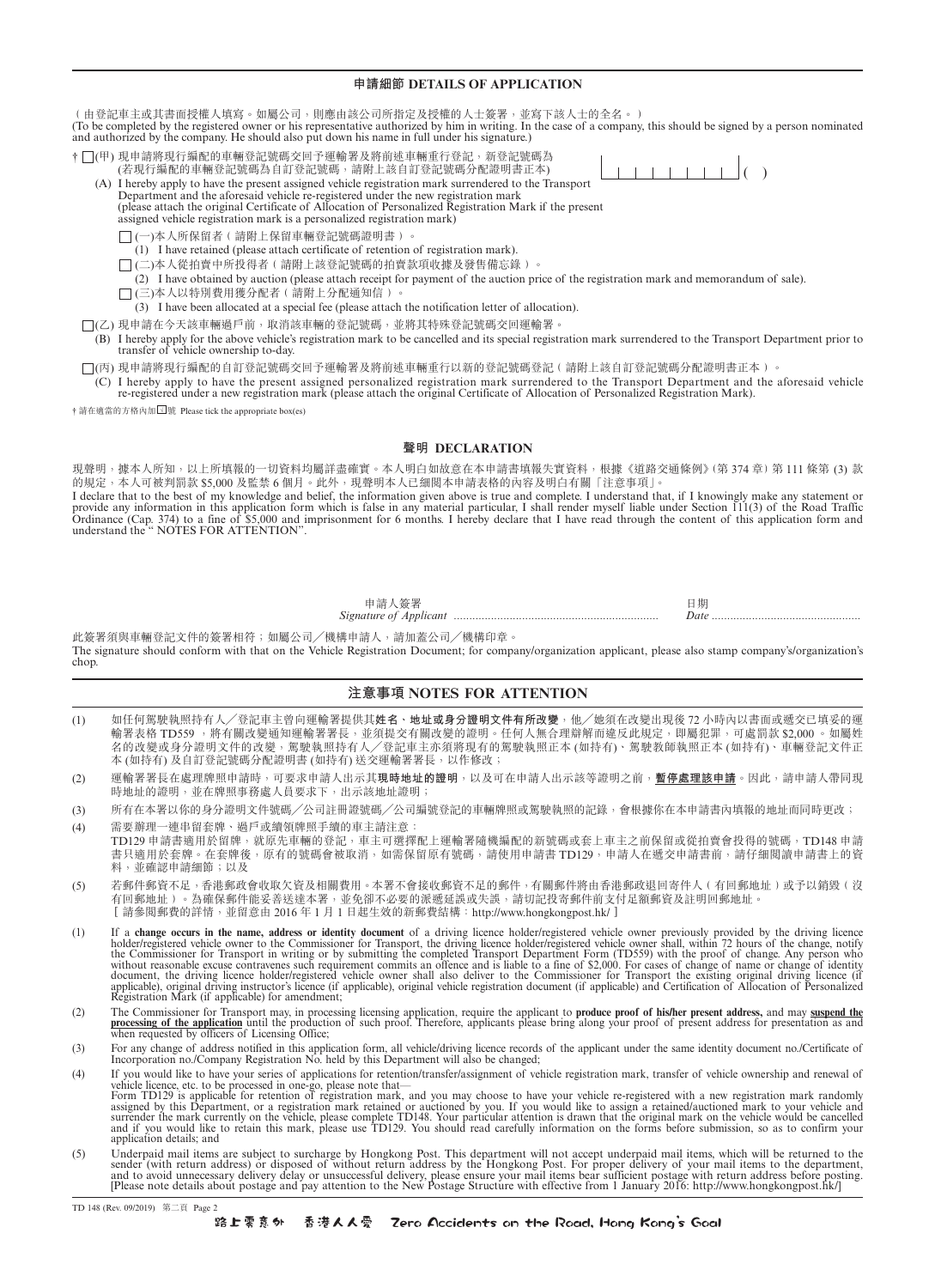# **所需文件及費用 REQUIRED DOCUMENTS AND FEE**

- (1) 如車輛屬私人所擁有,請出示你的香港身份證;如非香港居民,請出示護照;如車輛屬公司所擁有,請出示公司註冊證書/非香港公司註冊證明書/公司更改名 稱證書╱註冊非香港公司變更名稱註冊證明書 (商業登記證不會被接納)。上述文件的影印本亦可接受作核對用,並將於辦理你的申請後銷毀;**若車輛類別為私家 或公共巴士、私家或公共小巴、的士、獲發具有出租汽車許可證的私家車,申請人須先前往位於香港金鐘道 95 號統一中心 3 樓公共車輛分組取得有關批准,並連 同其他於上述未提及而有關連的文件一併遞交。**
- (2) 有關車輛的登記文件正本及車輛牌照 (行車證) 正本;
- (3) (如適用) 保留車輛登記號碼證明書,或該登記號碼的拍賣款項收據及發售備忘錄,或分配通知信;
- (4) (如需交回自訂登記號碼) 自訂登記號碼分配證明書正本;
- (5) 現時地址的證明 (住址╱公司地址及通訊地址) 正本或副本,而該地址證明需要發出距今不超過三個月 (包括水電煤或電訊公司收費單、銀行、保險公司、政府部 門、本地大學、國際或本地註冊的慈善機構發出的文件 )。所有可接納的地址證明載列於本署網站 (http://www.td.gov.hk/tc/public\_services/licences\_and\_permits/ proof\_of\_address/index.html)。如有查詢,可致電 2804 2600;
- (6) 如果申請由代理人遞交,代理人必須出示其本人的身分證明文件正本,以作記錄;
- (7) 如你欲以從拍賣中所投得或以特別費用獲分配的號碼登記有關車輛 (即申請細節 (甲)(二) 或 (甲)(三) 項),你須繳付登記費。如欲知最新費用,你可於本署的詢問 <u>。<br>處查詢、致電顧客服務熱線 2804 2600/1823</u> 電話中心查詢或瀏覽運輸署網頁 (www.td.gov.hk);及
- (8) 如以支票╱銀行本票付款,請劃線並寫明「**香港特別行政區政府**」為收款人,並在支票╱銀行本票背面寫上你的姓名、車輛登記號碼及日間聯絡電話號碼。
- (1) Your Hong Kong Identity Card in the case of a private owner, or a passport for non-identity card holders, or the Certificate of Incorporation/Certificate of Registration of Non-Hong Kong Company/Certificate of Change o Company in the case of a company (Business Registration Certificate will not be accepted). Photocopy of the identity document(s) will be accepted and will be destroyed after the processing of your application. In the case **Kong for approval in advance.**
- (2) The relevant original Vehicle Registration Document(s) and the original Vehicle Licence(s);
- (3) (If applicable) a certificate of retention of registration mark, or a receipt for payment of the auction price of the registration mark and a memorandum of sale, or the notification letter of allocation;
- (4) (If the personalized registration mark is to be surrendered) the original Certificate of Allocation of Personalized Registration Mark;
- (5) Original or photocopy of proof of present address (residential address/company address and correspondence address) which is issued not more than 3 months from now (includes utility or telecommunication bills, documents issued by banks, insurance companies, government departments, local universities, international<br>charitable organizations or charitable organizations register
- (6) If the application is submitted by an agent, the agent is required to produce his/her own original identity document for record purpose;
- (7) If you wish to assign the vehicle concerned with a registration mark obtained by auction or allocated at a special fee, i.e.(A)(2) or (A)(3) of "Details of Application", you have to pay a registration fee. For enquiry of the up-to-date fee, you may approach the enquiry counters of the Licensing Offices, call the Customer Service<br>Hotline 2804 2600/1823 Call Centre, or visit Transport Depart
- (8) If pay by cheque/cashier order, please make it payable to either "The Government of the Hong Kong Special Administrative Region" or "The Government of the HKSAR" and crossed. Please write down your name, vehicle regist

### **遞交申請書途徑 ways of Submission of application**

請將填妥的申請書及所需文件以下列方式交回 

Please return the completed application form and necessary documents by any of the following methods

#### **郵寄、親自或由代理人申請**

- (1) 香港金鐘道 95 號統一中心 3 樓運輸署香港牌照事務處;或
- (2) 九龍長沙灣道 303 號長沙灣政府合署 2 樓運輸署九龍牌照事務處。

如你以郵寄遞交申請書後四個星期內仍未收到有關文件,請致電 2804 2600 與運輸署聯絡,以便作出跟進。 郵資不足的信件將不獲接收。為使郵件能妥善送達本署,請確保郵件貼上足夠郵資及註明回郵地址。請參閱注意事項 (5)。 如需查詢各牌照事務處服務時間,可致電 2804 2600 或瀏覽運輸署網站 **www.td.gov.hk**。

#### **Application by post, in person or by agent**

(1) Transport Department Hong Kong Licensing Office at 3/F, United Centre, 95 Queensway, Hong Kong; or

(2) Transport Department Kowloon Licensing Office at 2/F, Cheung Sha Wan Government Offices, 303 Cheung Sha Wan Road, Kowloon.

If you have not received the relevant documents applied 4 weeks from the date of submission by post, please contact Transport Department at 2804 2600 for follow up action. Underpaid mail items will be rejected. For proper delivery of your mail items to the department, please ensure your mail items bear sufficient postage with return address. Please refer to Notes for Attention (5).

For enquiry on service hours of Licensing Offices, please call 2804 2600 or visit our website **www.td.gov.hk**.

#### **郵遞申請 APPLICATION BY POST**

#### **如果你以郵寄遞交申請書,請填寫下列資料 Please fill in the following items if apply by post**

| (1) 請在支票/銀行本票背面寫上你的姓名、車輛登記號碼及日間聯絡電話號<br>碼。<br>Please write down your name, vehicle registration mark and daytime contact<br>telephone number on the back of the cheque/cashier order. | 為方便本署郵寄本申請書所申請的相關文件給你,請在以下填上你的姓<br>名/公司名稱 ( 如以公司登記為車主) 及你於本申請書所填寫的住址/<br>公司地址/通訊地址。<br>郵資不足的信件將不獲接收。為使郵件能妥善送達本署,請確保郵件貼                                                                                                                                                                                                                                                                                                                                                                                                          |  |  |
|---------------------------------------------------------------------------------------------------------------------------------------------------------------------------------------|---------------------------------------------------------------------------------------------------------------------------------------------------------------------------------------------------------------------------------------------------------------------------------------------------------------------------------------------------------------------------------------------------------------------------------------------------------------------------------------------------------------------------------|--|--|
| (2) 請填上你的付款資料。                                                                                                                                                                        | 上足夠郵資及註明回郵地址。請參閱注意事項(5)。                                                                                                                                                                                                                                                                                                                                                                                                                                                                                                        |  |  |
| Please fill in your Remittance Details.                                                                                                                                               | To facilitate us to mail the relevant documents applied under this application<br>form to you, please fill in below your name/company name (if using<br>company as registered vehicle owner) and residential address/company<br>address/correspondence address provided in this application form.<br>Underpaid mail items will be rejected. For proper delivery of your mail<br>items to the department, please ensure your mail items bear sufficient<br>postage with return address. Please refer to Notes for Attention (5). |  |  |
| 銀行名稱 Name of Bank: Name of Bank: Name of Bank: Name of Bank: Name of Bank: Name of Bank: Name of Bank                                                                                 |                                                                                                                                                                                                                                                                                                                                                                                                                                                                                                                                 |  |  |
| 付款總額 Amount Paid:                                                                                                                                                                     | 住址/公司地址/通訊地址 Residential/Company/Correspondence Address:                                                                                                                                                                                                                                                                                                                                                                                                                                                                        |  |  |
| 支票/銀行本票號碼<br>Cheque/Cashier Order No.                                                                                                                                                 |                                                                                                                                                                                                                                                                                                                                                                                                                                                                                                                                 |  |  |

\_\_\_\_\_\_\_\_\_\_\_\_\_\_\_\_\_\_\_\_\_\_\_\_\_\_\_\_\_\_\_\_\_\_\_\_\_\_\_\_\_\_\_\_\_\_\_\_\_\_\_\_\_\_\_\_\_\_\_\_